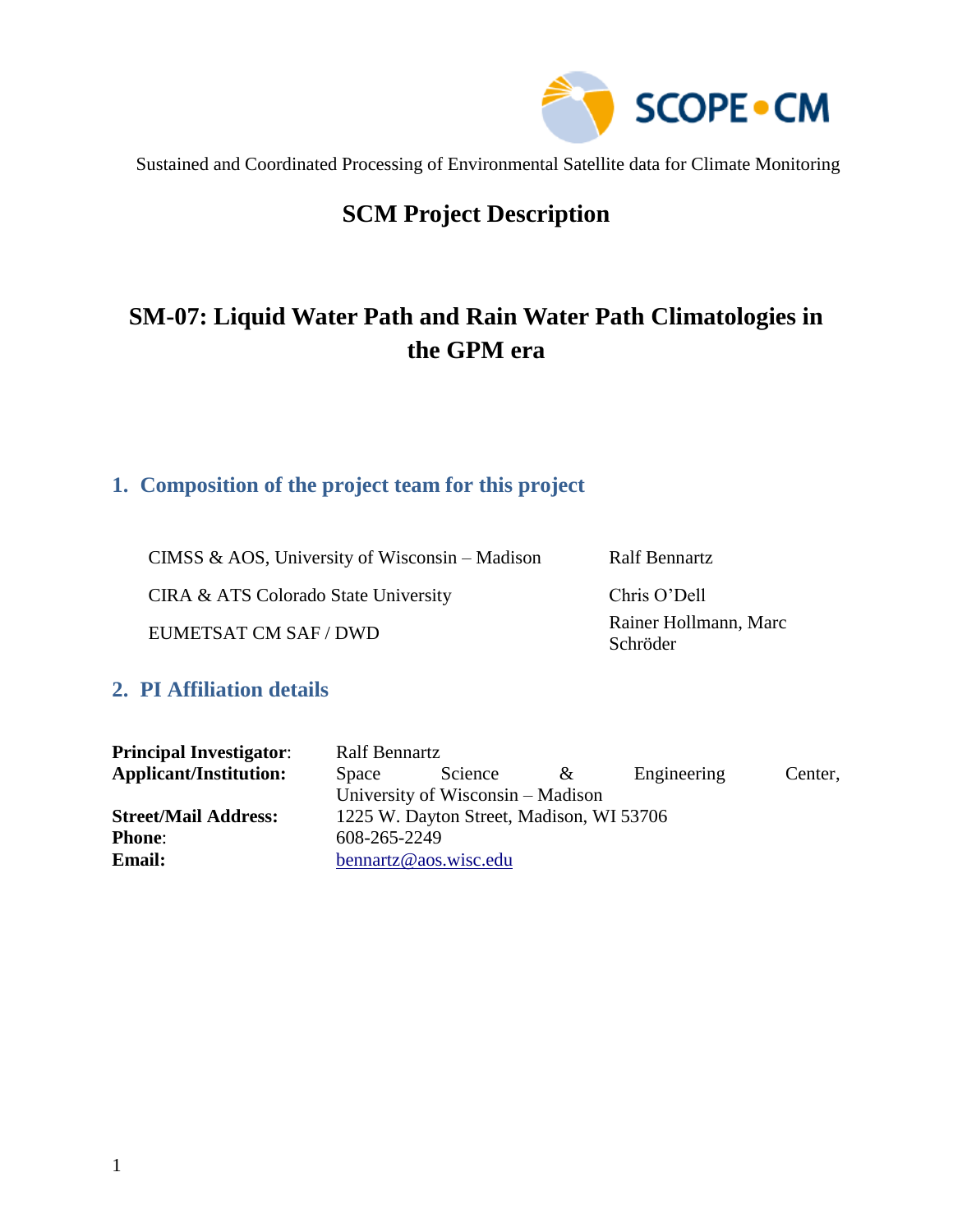

### **3. Project Objectives**

Cloud liquid water path (LWP) and rain water path (RWP) are key variables for understanding cloud climate interactions. Reasons for this are related to (1) the role of cloud liquid water path in cloud microphysical and radiative properties, (2) the availability of long-term passive microwave observations, and (3) the objective nature of the definition of LWP as compared e.g. to the more subjective nature of the definition of cloud fraction. As a result, LWP and RWP provide excellent diagnostics for Global Climate Model (GCM) validation and evaluation.

In 2010 CM SAF, in cooperation with the Max-Planck-Institute for Meteorology and the University of Hamburg, released the Hamburg Ocean and Atmosphere Parameters and Fluxes from Satellites data (HOAPS). HOAPS includes 15 parameters, among them LWP and RWP (Andersson et al., 2010a,b; Schröder et al., 2013). In 2012, CM SAF had more than 30 registered users for HOAPS (precipitation only).

In 2008 the authors have developed and released the UWisc LWP climatology (O'Dell et al., 2008) based on all conically scanning microwave radiometers available at the time, including SSM/I, AMSR-E, and TMI, and built upon a standard LWP retrieval product. This 20-year climatology has become a de-facto standard for GCM validation with a growing user community of currently more than twenty different research groups, many of which are climate modelers.

Despite the success of this climatology, various open issues concerning the underlying LWP retrieval could not be fully resolved at the time. These issues include the treatment of different absorption models, subscale cloud variability, and rigorous error propagation. Most important to GPM is the issue of separability of rain and cloud water, which is likely not fully possible with passive microwave measurements alone. Research is needed to derive and validate microwaveonly LWP/RWP products not only for current instruments, but for GMI and all its constellation instruments (SSM/I, TMI, AMSR-E, AMSR-2, SSMIS, etc). We propose to address these fundamental issues here in order to create the most unbiased possible long-term record of these products that will have continuity into the GPM era. Specifically, we plan to:

- Strongly build on existing expertise within CM SAF (HOAPS) as well as on expertise at CSU and UW-Madison (UWisc climatology).
- Create a new Level-2 retrieval that
	- a) is based on strong heritage of previous retrieval algorithms (e. g. ESA DUE GlobVapor as well as Elsasser & Kummerow, 2008),
	- b) attempts to combat fundamental deficiencies in current LWP retrievals, such as by retrieving total water path and the fraction of cloud water,

c) will contain accurate posterior errors through the framework of optimal estimation, and

- d) uses accurately calibrated brightness temperatures;
- Develop and characterize the new retrieval with extensive, accurate simulations of synthetic passive microwave observations;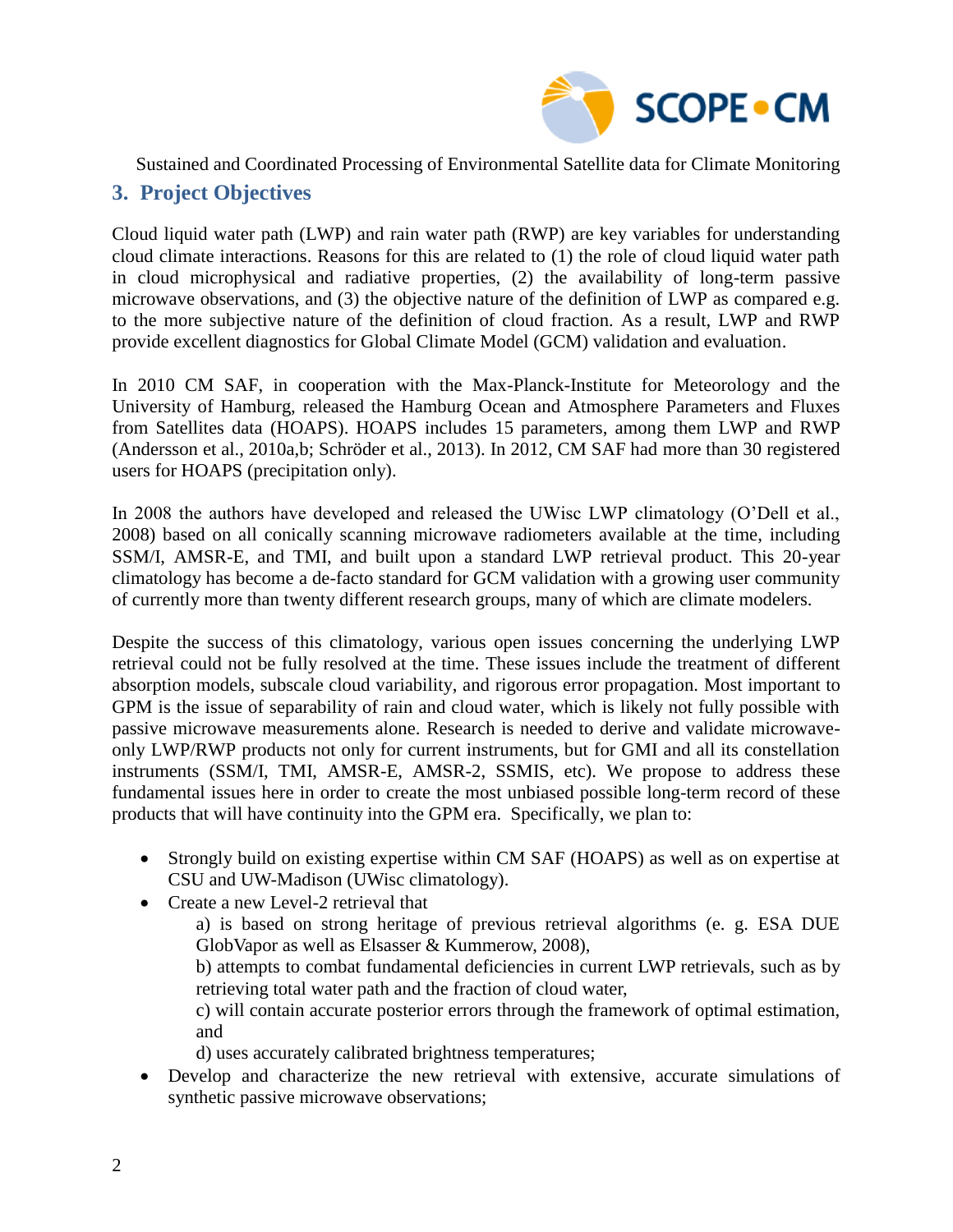

- Perform an extensive error analysis of the new Level-2 retrieval using additional sensors including the dual-polarization radar on GPM, to understand its errors in relationship to a number of potential sources of error;
- Create an updated Level-3 climatology that a) includes monthly mean LWP/RWP values as well as their diurnal cycles, b) is based on strong algorithm heritage, and c) utilizes all available, suitable passive microwave instruments beginning in 1988 and continuing into the GPM era.

Flow Chart of LWP and RWP CDR and climatology L2-LWP/RWP retrieval Passive MW FCDR L3 LWP/RWP gridded L3 gridded data data information Diurnal fit using all L3 LWP/RWP gridded data climatology

A flow chart of the principal data flow is shown in [Figure 1.](#page-2-0)

<span id="page-2-0"></span>Figure 1: Overview on principal data flow and different stages starting from FCDRs via individual Level-2 (L2) retrieval, Level-3 (L3) gridded data, leading to the final LWP/RWP climatology.

### **4. Maturity Level and Existing User Communities**

#### **4.1. FCDR basis**

To address the needs of a long-term, well-calibrated data set of passive microwave radiances, we will use the product of the GPM "XCAL" group, which aims at providing exactly this for GMI on GPM, as well as all its constellation sensors, including the SSM/I and SSMIS sensors. This dataset is partially based upon recent intercalibration for SSM/I done at Colorado State University [*Sapiano et al.,* 2012].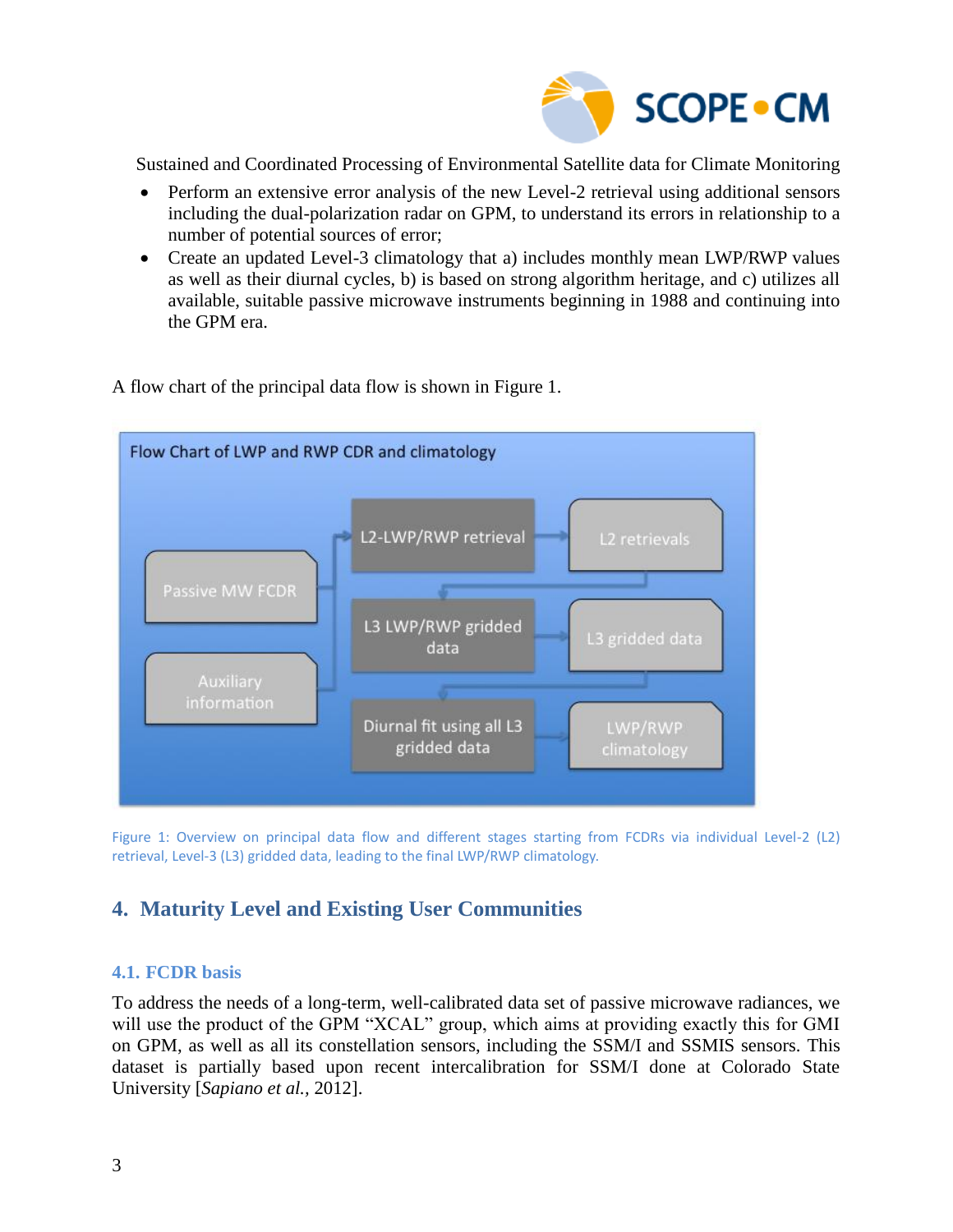

Sustained and Coordinated Processing of Environmental Satellite data for Climate Monitoring Alternatively the well calibrated and inter-calibrated SSM/I (freely available from [www.cmsaf.eu\)](http://www.cmsaf.eu/) and SSMIS (to be released in 2014) radiance data record from CM SAF can be utilized. This data record exhibits good stability and shows no systematic artifacts in global maps of inter-satellite biases. Prior to release the data record was well characterized and documented, with ATBD, validation report and product user manual, and has been externally reviewed. The main difference to the X-Cal activity is that the CM SAF data record is intercalibrated relative to SSM/I observations onboard F11, and not relative to TMI, having advantages in extra tropical areas.

#### **4.2. CDR Code Maturity Level:**

Current maturity level: 4 (Bates and Privette (2012) classification). Target maturity level: 5-6

#### **4.3. Dataset and documentation publicly available here:**

<https://climatedataguide.ucar.edu/guidance/liquid-water-path-lwp-uwisc-climatology>

#### **4.4. Known users**

| Year | User (PI)          | <b>Affiliation</b> | Usage                                      |
|------|--------------------|--------------------|--------------------------------------------|
| 2011 | J. Norris          | Scripps            | Long-term cloud trends                     |
| 2011 | P. Taylor          | Langley            | CERES, diurnal cycle of LWP marine Sc      |
| 2011 | J. Kay             | <b>NCAR</b>        | CCSM - LWP comp. (climate model eval)      |
| 2011 | Z-Z Hu             | <b>NCEP</b>        | CFS comparison/training                    |
| 2011 | A. Gettleman       | <b>NCAR</b>        | Global climate model validation            |
| 2010 | S. Bauer           | <b>GISS</b>        | Global climate model validation            |
| 2010 | M. Stengel         | <b>DWD</b>         | Intercomparison of satellite climatologies |
| 2010 | J. Cole            | CCC (Canada)       | IPCC model comparison for AR5              |
| 2010 | W. Greuell         | <b>KNMI</b>        | Validation of regional climate model       |
| 2010 | A. Clement         | U. Miami           | Satellite cloud trends                     |
| 2010 | <b>B.</b> Madeiros | <b>UCLA</b>        | Validation of low clouds in GCMs           |
| 2009 | A. Sayer           | Oxford             | Validation of ATSR                         |
| 2009 | A. Horvath         | <b>MPIfM</b>       | satellite product validation               |
| 2009 | C.Barber           | U. Reading         | Marine Sc properties                       |
| 2009 | S. Menon           | Berkeley           | Climate model evaluation                   |
| 2009 | A. Heidinger       | <b>NOAA</b>        | Diurnal cycle of stratus clouds            |
| 2009 | P. Zuidema         | U. Miami           | Comparison to ship-borne obs               |
| 2009 | S. Keihm           | <b>JPL</b>         | Comparison to TOPEX LWP trends             |
| 2008 | A. Lauer           | U. Hawaii          | Regional Climate Model Validation          |
| 2008 | A. Chen            | Caltech            | Aerosol Indirect effects                   |
| 2008 | U. Lohmann         | <b>ETH</b>         | <b>IPCC-AR4</b> validation                 |
| 2007 | R.Wood             | U. Washington      | Sc properties in Se-Pacific                |

Table 1: Known users of the UWisc LWP climatology *O'Dell et al., [2008*].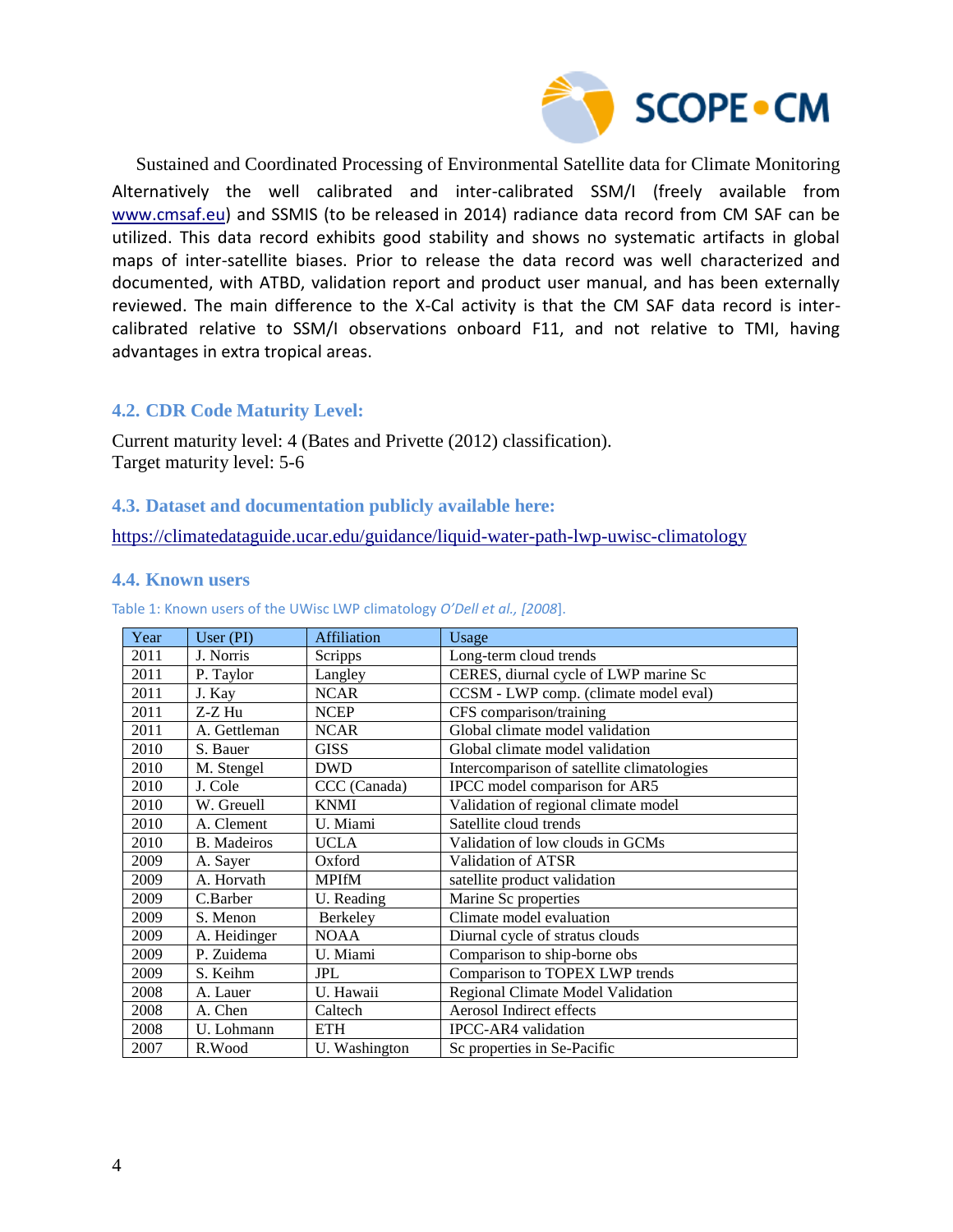

## **5. Draft Project Timeline**

#### a) Year 1

- Collect model results for different weather systems and initialize modeling study
- Run slant-path radiative transfer and instrument convolution to generate synthetic TBs
- Perform initial study on rain/liquid separability using model results
- Collocate and assemble MODIS/AMSR/CloudSat data for subscale inhomogeneity study
- Inter-compare CSU and CM SAF SSM/I and SSMIS radiances.
- Improve and process climate data records using microwave imager observations and provide uncertainty estimates on pixel basis.
- Perform initial inhomogeneity study
- Initial publication based on model results

### b) Year 2

- Validate and evaluate Level 2 retrieval for LWP/RWP
- Assess and document accuracy of various components of retrieval
- Generate first version of new Level-3 climatology including estimates of systematic and random errors
- Contribute to validation and evaluation of the data records with focus on ship observations.
- Refine generation of climate data record.
- Publication of Level 2 methodology and validation results.

#### c) Year 3

- Extension of retrieval to additional sensors (e.g. GPM).
- Further refinement of Level 2 and Level 3 algorithms and products
- Continue support to validation and evaluation.
- Enhanced error analysis using newly-available GMI & DPR observations
- Make Level 3 climatology available to broader scientific community
- Final publication on Level 3 results.

### d) Detailed time table Year 1:

#### Months 1-3: Collect model results for different weather systems and initialize modeling study (ongoing CSU)

#### Months 1-3: Collocate and assemble MODIS/AMSR/CloudSat data for subscale inhomogeneity study (ongoing, UW-Madison)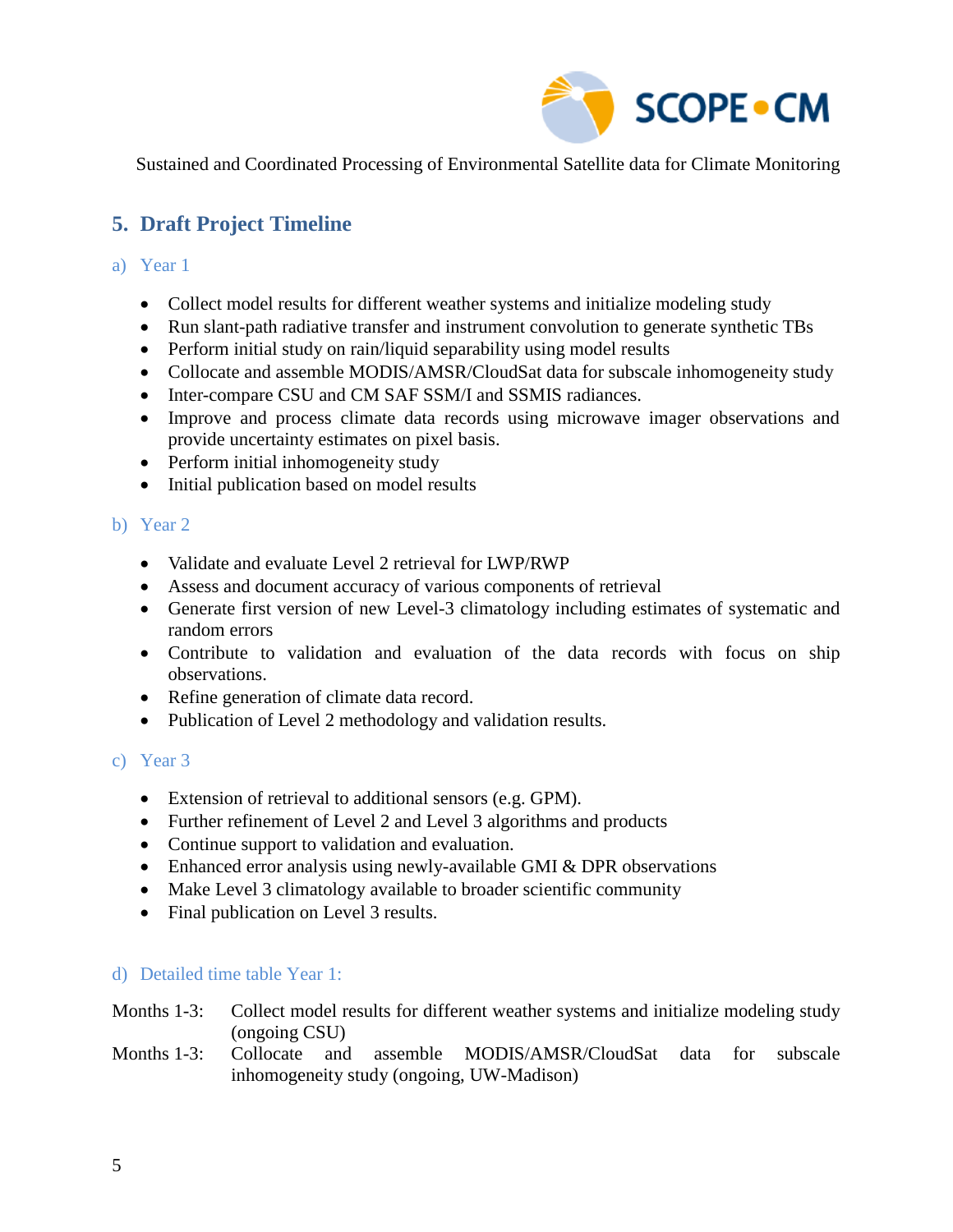

- Months 4-6: Run slant-path radiative transfer and instrument convolution to generate synthetic TBs (CSU/W-Madison)
- Months 4-6: Inter-comparison of CSU and CM SAF SSM/I and SSMIS radiance (CM SAF/ DWD)
- Months 7-12: Perform initial study on rain/liquid separability using model results (CSU)
- Months 7-12: Perform initial inhomogeneity study (UW-Madison)
- Months 11-12: Initial publication based on model results (lead CSU)

### **6. Current Funding**

#### **a) EUMETSAT CM SAF / DWD**

Part of the planned work is funded in the framework of CM SAF in WP 52121

#### **b) UW-Madison/CSU**

Some funding available for reprocessing within newly funded NASA MEaSUREs awarded 2012 (5 yrs project). Algorithm updates and increases in maturity level not fully funded.

#### **c) Expectations to sustain dataset**

The PI and Co-PIs fully expect to sustain this dataset beyond SCOPE-CM Phase 2. CM SAF will have a vested interest in sustaining the dataset, in particular with view on EPS-SG MWR.

### **7. References Cited**

- Andersson, A., C. Klepp, K. Fennig, S. Bakan, H. Graßl, and J. Schulz, 2010a: Evaluation of HOAPS‐3 ocean surface freshwater flux components. Journal of Applied Meteorology and Climatology, doi:10.1175/2010JAMC2341.1.
- Andersson, A., K. Fennig, C. Klepp, S. Bakan, H. Graßl, and J. Schulz, 2010b: The Hamburg Ocean Atmosphere Parameters and Fluxes from Satellite Data – HOAPS3. Earth System Science Data Discussion, 3, 143-194, doi:10.5194/essdd-3-143-2010.
- Bates, J. J., and J. L. Privette (2012), A maturity model for assessing the completeness of climate data records, Eos Trans. AGU, 93(44), 441, doi:10.1029/2012EO440006.
- Elsaesser, G. S., and C. D. Kummerow (2008), Toward a fully parametric retrieval of the nonraining parameters over the global oceans. J. Appl. Meteor. Climatol., 47, 1599–1618.
- O'Dell, C. W., F. J. Wentz, and R. Bennartz (2008), Cloud liquid water path from satellite-based passive microwave observations: A new climatology over the global oceans, Journal of Climate, 21(8), 1721- 1739.
- Sapiano, M. R. P., W. K. Berg, D. S. McKague, and C. D. Kummerow (2012), Towards an Intercalibrated Fundamental Climate Data Record of the SSM/I Sensors. IEEE Trans. Geosci. Rem. Sens., Accepted.
- Schröder, M., Jonas, M., Lindau, R., Schulz, J., and Fennig, K.: The CM SAF SSM/I-based total column water vapour climate data record: methods and evaluation against re-analyses and satellite, Atmos. Meas. Tech. Discuss., 5, 6423-6453, doi:10.5194/amtd-5-6423-2012, 2012.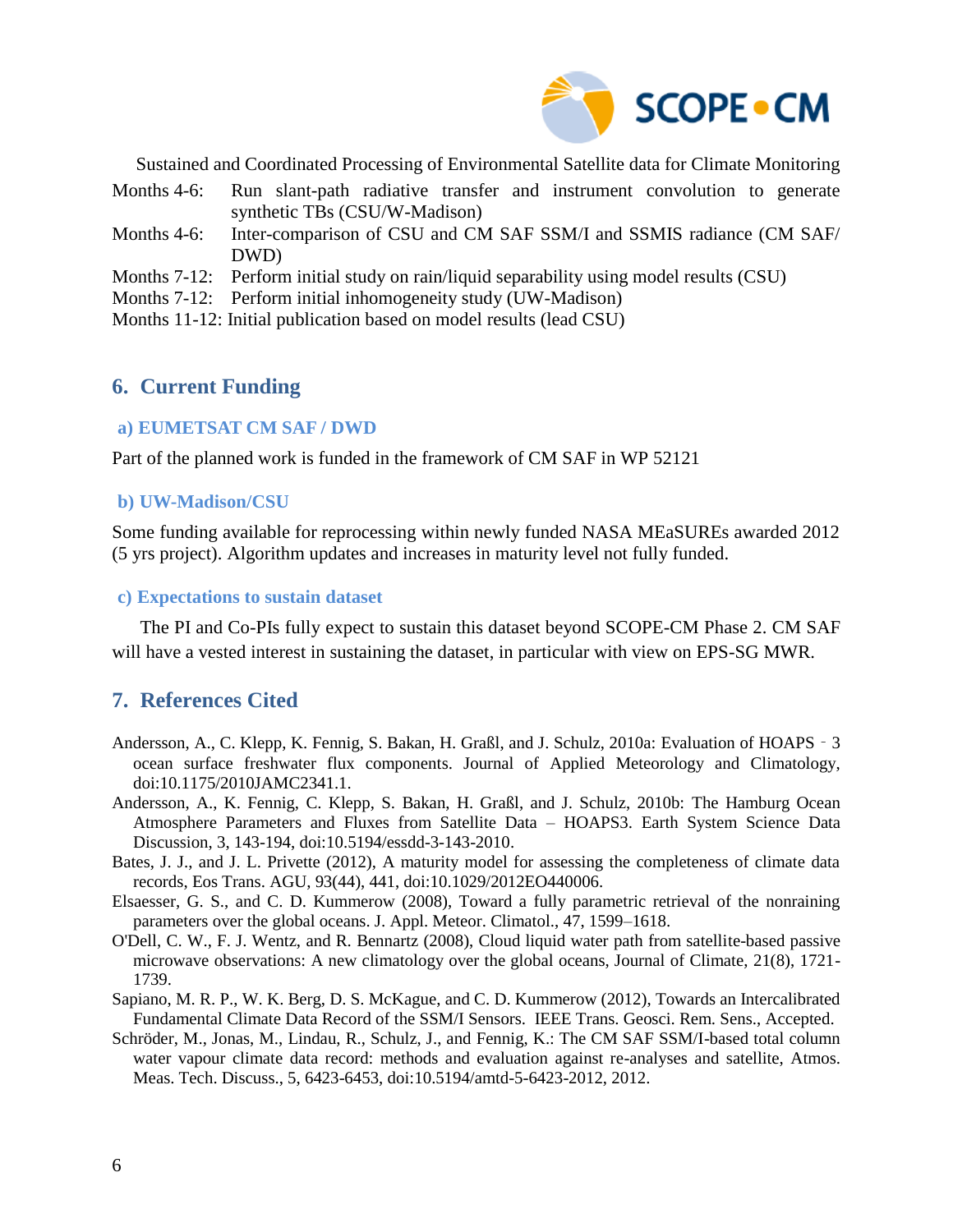

## **8. CVs of key partners**

| <b>Family Name</b>                                                                                                                                                                                                                                                                                                                                                                                                                                                                                                                                                                                                                                                                                                                                                                                                                                                                                                                                                                                                                                                                                                                                                                                                                                                                                                                                                                                                                                                                                                                                                                                                                                                                                 | <b>Given</b><br><b>Name</b> | <b>Title</b>                                                         |                                  | <b>Role in Project</b> |  |                 |  |  |
|----------------------------------------------------------------------------------------------------------------------------------------------------------------------------------------------------------------------------------------------------------------------------------------------------------------------------------------------------------------------------------------------------------------------------------------------------------------------------------------------------------------------------------------------------------------------------------------------------------------------------------------------------------------------------------------------------------------------------------------------------------------------------------------------------------------------------------------------------------------------------------------------------------------------------------------------------------------------------------------------------------------------------------------------------------------------------------------------------------------------------------------------------------------------------------------------------------------------------------------------------------------------------------------------------------------------------------------------------------------------------------------------------------------------------------------------------------------------------------------------------------------------------------------------------------------------------------------------------------------------------------------------------------------------------------------------------|-----------------------------|----------------------------------------------------------------------|----------------------------------|------------------------|--|-----------------|--|--|
| Bennartz                                                                                                                                                                                                                                                                                                                                                                                                                                                                                                                                                                                                                                                                                                                                                                                                                                                                                                                                                                                                                                                                                                                                                                                                                                                                                                                                                                                                                                                                                                                                                                                                                                                                                           | Ralf                        | Prof.                                                                | PI                               |                        |  |                 |  |  |
| <b>Year of Birth</b>                                                                                                                                                                                                                                                                                                                                                                                                                                                                                                                                                                                                                                                                                                                                                                                                                                                                                                                                                                                                                                                                                                                                                                                                                                                                                                                                                                                                                                                                                                                                                                                                                                                                               |                             | <b>Country of birth</b>                                              | <b>Nationality/Nationalities</b> |                        |  |                 |  |  |
| 1966                                                                                                                                                                                                                                                                                                                                                                                                                                                                                                                                                                                                                                                                                                                                                                                                                                                                                                                                                                                                                                                                                                                                                                                                                                                                                                                                                                                                                                                                                                                                                                                                                                                                                               |                             | Germany                                                              |                                  | German                 |  |                 |  |  |
| <b>European Community Languages spoken (best first)</b>                                                                                                                                                                                                                                                                                                                                                                                                                                                                                                                                                                                                                                                                                                                                                                                                                                                                                                                                                                                                                                                                                                                                                                                                                                                                                                                                                                                                                                                                                                                                                                                                                                            |                             |                                                                      |                                  |                        |  |                 |  |  |
| German                                                                                                                                                                                                                                                                                                                                                                                                                                                                                                                                                                                                                                                                                                                                                                                                                                                                                                                                                                                                                                                                                                                                                                                                                                                                                                                                                                                                                                                                                                                                                                                                                                                                                             | English                     |                                                                      |                                  |                        |  |                 |  |  |
| <b>Currently working for (organisation)</b>                                                                                                                                                                                                                                                                                                                                                                                                                                                                                                                                                                                                                                                                                                                                                                                                                                                                                                                                                                                                                                                                                                                                                                                                                                                                                                                                                                                                                                                                                                                                                                                                                                                        |                             |                                                                      |                                  | Since (yr.)            |  | <b>Position</b> |  |  |
| University of Wisconsin/Vanderbilt University                                                                                                                                                                                                                                                                                                                                                                                                                                                                                                                                                                                                                                                                                                                                                                                                                                                                                                                                                                                                                                                                                                                                                                                                                                                                                                                                                                                                                                                                                                                                                                                                                                                      |                             |                                                                      |                                  | 2002                   |  | Professor       |  |  |
|                                                                                                                                                                                                                                                                                                                                                                                                                                                                                                                                                                                                                                                                                                                                                                                                                                                                                                                                                                                                                                                                                                                                                                                                                                                                                                                                                                                                                                                                                                                                                                                                                                                                                                    |                             | Curriculum Vitae as well as academic and professional qualifications |                                  |                        |  |                 |  |  |
| University of Berlin and his M.S. degree in atmospheric physics from the University of Hamburg (1994).<br>His research interests include satellite remote sensing and atmospheric radiative transfer in the microwave<br>spectral range as well as applications of satellite observations in climate research and data assimilation. He is<br>member of NASA's Precipitation Measurement Mission (PMM) science team, NASA's Orbiting Carbon<br>Observatory (OCO-2) science team, member of the American Meteorological Society's Radiation Commission,<br>IPCC Expert Reviewer, and chair of the U.S. Joint Center for Satellite of Data Assimilation's working group on<br>cloud and precipitation assimilation.                                                                                                                                                                                                                                                                                                                                                                                                                                                                                                                                                                                                                                                                                                                                                                                                                                                                                                                                                                                  |                             |                                                                      |                                  |                        |  |                 |  |  |
| <b>Reference List</b> (Important publications, relevant for this proposal)<br>Weber, M., Young, B. B., Kulie, M. S., R. Bennartz, and J. H. Booske, 2012: Atmospheric Attenuation of 400<br>GHz Radiation due to Water Vapor. IEEE Transactions on Terahertz Science and Technology, doi:<br>10.1109/TTHZ.2012.2189909<br>Bennartz, R. and T. Greenwald, 2011: Current problems in scattering radiative transfer modeling for data<br>assimilation. Q.J. Royal. Meteorol. Society 137, 1952-1962.<br>Bennartz, R., P. Watts, J. F. Meirink, and R. Roebeling, 2010: Rain water path in warm clouds derived from<br>visible/near-infrared<br>observation.<br>combined<br>and<br>microwave<br>satellite<br>$J_{\cdot}$<br>Geophys.<br>Res.<br>doi:10.1029/2009JD013679.<br>Bennartz, R. and M. Schroeder, 2012: Convective activity over Africa and the tropical Atlantic inferred from 20<br>years of geostationary satellite observations. J. Climate, doi: 10.1175/2011JCLI3984.1.<br>Kulie, M., R. Bennartz, T. Greenwald, Y. Chen, F. Weng, 2010: Uncertainties in microwave optical properties of<br>frozen precipitation: Implications for remote sensing and data assimilation, J. Atmos. Sci., 67, 11 (November<br>2010) pp. 3471-3487<br>Bennartz, R. Ph. Lorenz, and D. Jacob, 2009: Validation of the regional coupled climate model BALTIMOS<br>using passive microwave satellite data. Theoretical and Applied Climatology. DOI 10.1007/s00704-009-0178-x.<br>Bennartz, R., C. O'Dell, T. J. Greenwald, and A. K. Heidinger, 2004: Fast passive microwave radiative transfer in<br>precipitating clouds: Towards direct radiance assimilation. Proceedings of SPIE, Volume 5654, 33-37 |                             |                                                                      |                                  |                        |  |                 |  |  |

| $ -$<br>$\bullet$<br><b>Family Name</b> | $\sim$<br>Given | <b>Title</b> | <b>Role</b> in |  |
|-----------------------------------------|-----------------|--------------|----------------|--|
|                                         |                 |              |                |  |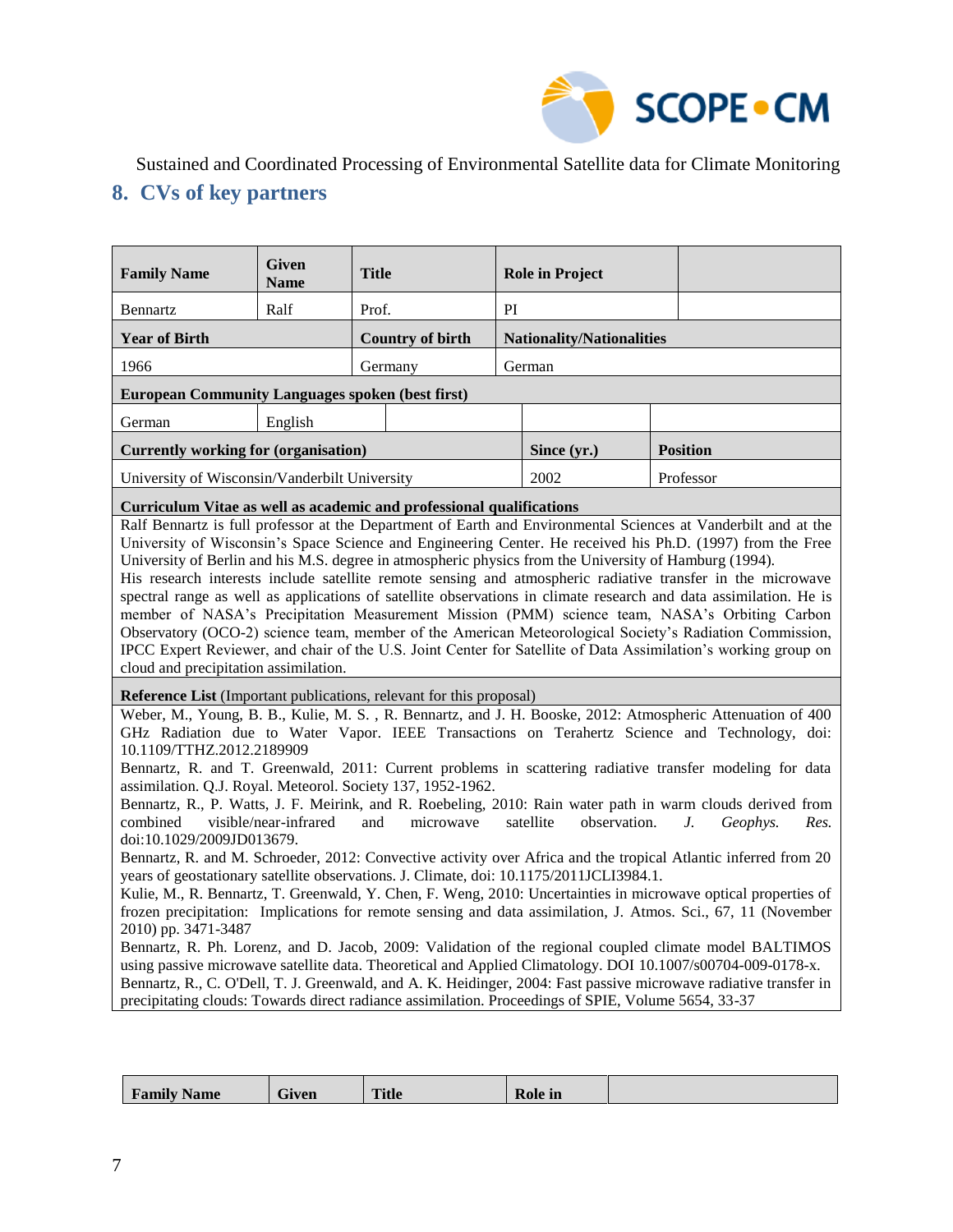

| <b>Name</b>                                             |     |                         |             | Project                          |  |                                                       |  |  |
|---------------------------------------------------------|-----|-------------------------|-------------|----------------------------------|--|-------------------------------------------------------|--|--|
| Rainer                                                  | Dr. |                         |             |                                  |  |                                                       |  |  |
| <b>Year of Birth</b>                                    |     | <b>Country of birth</b> |             | <b>Nationality/Nationalities</b> |  |                                                       |  |  |
| 1968<br>Germany                                         |     |                         |             | German                           |  |                                                       |  |  |
| <b>European Community Languages spoken (best first)</b> |     |                         |             |                                  |  |                                                       |  |  |
| English                                                 |     |                         |             |                                  |  |                                                       |  |  |
| Currently working for (organisation)                    |     |                         | Since (yr.) |                                  |  | <b>Position</b>                                       |  |  |
| Deutscher Wetterdienst                                  |     |                         | 2004        |                                  |  | Head of Science satellite based<br>climate monitoring |  |  |
|                                                         |     |                         |             |                                  |  | EO-Expert                                             |  |  |

#### **Curriculum Vitae as well as academic and professional qualifications**

Dr. Rainer Hollmann is Head of Science of the group satellite based climate monitoring within the department of climat monitoring at DWD. Also he is head of Science of EUMETSAT Satellite Application Facility on Climate Monitoring (CM SAF) based at Deutscher Wetterdienst, Germany ([www.cmsaf.eu](http://www.cmsaf.eu/)) since April 2010. He is a member of the GERB International Science team (GIST) and a member of the EUMETSAT Working group on climate data record generation.

He received his Diploma in Meteorology in 1995 and the PhD in 2000. From 2000-2004 he was Post-Doc at the Institute of Atmospheric Physics at GKSS Research Center in Germany. Since 2004 he is working for DWD in Offenbach within EUMETSAT's CM SAF, in the beginning as expert in the surface radiation group, from 2007-2010 as head of the DWD's cloud remote sensing group of CM SAF focusing on the validation of CM SAF cloud products.

Since 2010 he is the Head of Science satellite based climate monitoring at DWD leading several projects and research activities related to satellite based climate monitoring. His working area is covering short- and longwave radiative transfer simulations, development of algorithms and retrievals of climate-parameters from satellite measurements (e.g. top of the atmosphere radiation budget, cloud properties, and surface radiation budget).

Rainer Hollmann is PI of international projects: ESA cloud CCI, national funded project.

**Reference List** (Important publications, relevant for this proposal)

Reuter, M., Mieruch, S., Thomas, W. and Hollmann, R., 2010: A method for estimating the sampling error applied to CM SAF monthly mean cloud fractional cover data retrieved from MSG SEVIRI, Trans. Geosci. Remote Sens., 48, in print.

Kaspar F., R. Hollmann, M. Lockhoff, K.-G. Karlsson, A. Dybbroe, P. Fuchs, N. Selbach, D. Stein and J. Schulz, 2009: Operational generation of AVHRR-based cloud products for Europe and the Arctic at EUMETSAT's Satellite Application Facility on Climate Monitoring (CM SAF), Advances in Science and Research (www.adv-sci-res.net), 3, 45–51.

Schulz et al., Operational climate monitoring from space: the EUMETSAT Satellite Application Facility on Climate Monitoring (CM SAF). Atmos. Chem. Phys., 9, 1687-1709, 2009

Ineichen, P., Barroso, C., Geiger, B., Hollmann, R. and Mueller, R, 2009: Satellite Application facilities irradiance products: hourly time step comparison and validation, Int. J. Rem. Sens., 30, 5549–5571.

Loyola, D. G., Thomas, W., Livschitz, Y., Ruppert, T., Albert, P. and Hollmann, R., 2007: Cloud Properties Derived From GOME/ERS-2 Backscatter Data for Trace Gas Retrieval, IEEE Trans. Geosci. Remote Sens., 45, 2747-2758.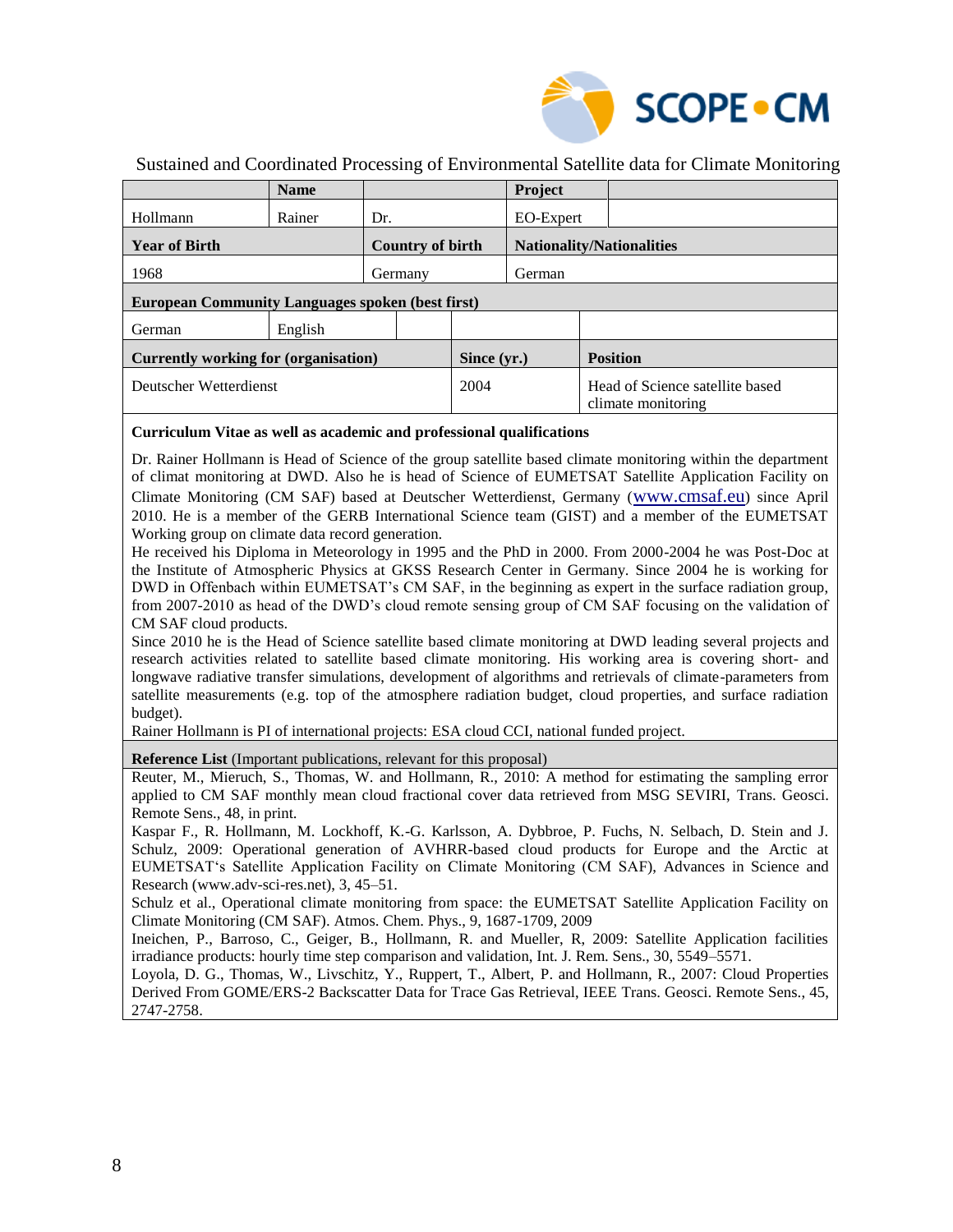

| <b>Family Name</b>                                                   | <b>Given Name</b> |             | <b>Title</b>            |                                  | <b>Role in Project</b> |  |  |
|----------------------------------------------------------------------|-------------------|-------------|-------------------------|----------------------------------|------------------------|--|--|
| Schröder                                                             | Marc              |             | Dr.                     | <b>EO</b> Expert                 |                        |  |  |
| <b>Year of Birth</b>                                                 |                   |             | <b>Country of birth</b> | <b>Nationality/Nationalities</b> |                        |  |  |
| 1971                                                                 |                   | Germany     |                         |                                  | German                 |  |  |
| <b>European Community Languages spoken (best first)</b>              |                   |             |                         |                                  |                        |  |  |
| German                                                               | English           |             |                         |                                  |                        |  |  |
| <b>Currently working for</b>                                         |                   | Since (yr.) |                         |                                  | <b>Position</b>        |  |  |
| <b>DWD</b>                                                           |                   | 2007        |                         |                                  | Senior Scientist       |  |  |
| Curriculum Vitae as well as academic and professional qualifications |                   |             |                         |                                  |                        |  |  |

Marc Schröder is leading the CM SAF water vapour activities and joined DWD in summer 2007 after a one year visit of as visiting scientist at EUMETSAT. He received his PhD from the Free University of Berlin in 2004 and graduated in physics at the University of Oldenburg in 1999. During his studies he visited the University of Wyoming and the University of Wisconsin.

He is currently involved in the retrieval of global water vapour and temperature profiles from ATOVS observations, the retrieval of free tropospheric humidity from MVIRI/SEVIRI observations and the retrieval of the Hamburg Ocean Atmosphere Parameters and Fluxes from Satellite data (HOAPS), which - among others - include precipitation, evaporation and total column water vapour products. Besides development all these activities include code development, processing and in particular validation. He is also involved in the development, processing and validation of a SSM/I FCDR. Independent quality monitoring of radiance observations from satellites (SEVIRI, IASI) is an important issue in climate monitoring and another aspect of his work.

Marc Schröder is co-chairing the GEWEX water vapor assessment, member of the GRUAN task team 5 and PMET.

In previous projects, he carried out the calibration of in-situ radiometers and remote sensing spectrometers and developed associated calibration and data processing software. Furthermore, he achieved substantial competence in 1D and 3D radiative transfer, including development and validation. Recently he was the coordinator of the ESA DUE GlobVapour project and participated in the ESA STSE WACMOS project.

**Reference List** (Important publications, relevant for this proposal)

Schröder, M., Jonas, M., Lindau, R., Schulz, J., and Fennig, K.: The CM SAF SSM/I-based total column water vapour climate data record: methods and evaluation against re-analyses and satellite, Atmos. Meas. Tech. Discuss., 5, 6423-6453, doi:10.5194/amtd-5-6423-2012, 2012.

Bennartz, Ralf and Marc Schröder. Convective activity over Africa and the tropical Atlantic inferred from 20 years of geostationary Meteosat infrared observations. Journal of Climate, Volume 25, Issue 1, 2012, pp.156- 169.

Mieruch, Sebastian, Stefan Noël, Maximilian Reuter, Heinrich Bovensmann, John P. Burrows, Marc Schröder, Jörg Schulz, 2011: [A New Method for the Comparison of Trend Data with an Application to Water](http://journals.ametsoc.org/doi/abs/10.1175/2011JCLI3669.1?prevSearch=mieruch&searchHistoryKey=)  [Vapor.](http://journals.ametsoc.org/doi/abs/10.1175/2011JCLI3669.1?prevSearch=mieruch&searchHistoryKey=) J. Climate, 24, 3124–3141. doi: 10.1175/2011JCLI3669.1

Mieruch, S., M. Schröder, S. Noel, J. Schulz, 2010: Comparison of monthly means of global total column water vapor retrieved from independent satellite observations. J. Geophys. Res., VOL. 115, D23310, doi:10.1029/2010JD013946, 2010.